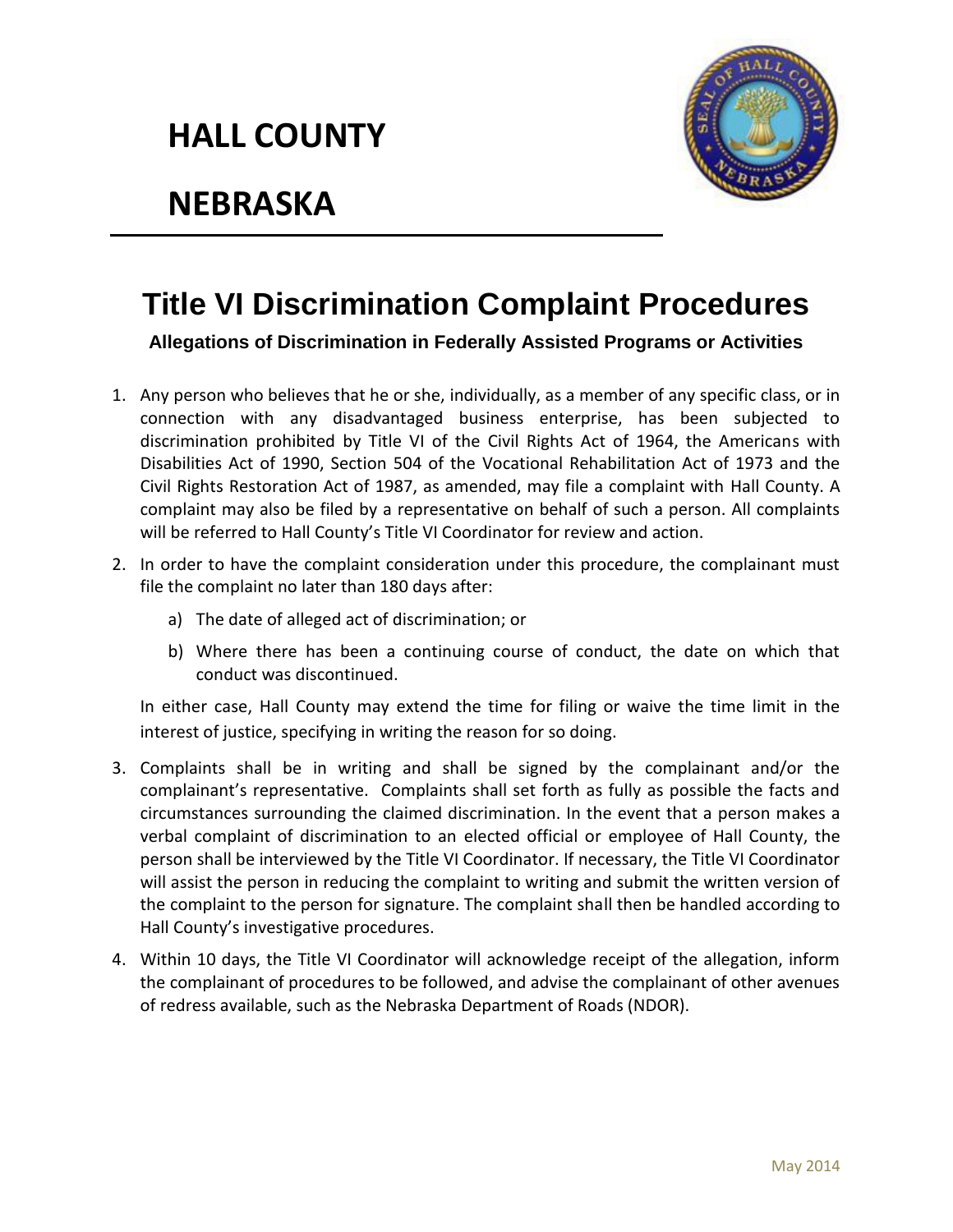- 5. Hall County will advise NDOR within 10 days of receipt of the allegations. Generally, the following information will be included in every notification to NDOR:
	- a) Name, address, and phone number of the complainant.
	- b) Name(s) and address (es) of alleged discriminating official(s).
	- c) Basis of complaint (i.e., race, color, national origin or sex)
	- d) Date of alleged discriminatory act(s).
	- e) Date of complaint received by Hall County.
	- f) A statement of the complaint.
	- g) Other agencies (state, local or Federal) where the complaint has been filed.
	- h) An explanation of the actions Hall County has taken or proposed to resolve the issue raised in the complaint.
- 6. NDOR will forward the complaint to FHWA. FHWA Office of Civil Rights will determine the appropriate individual and/or organization to conduct the investigation.
- 7. Within 60 days, the Title VI Coordinator will conduct an investigation of the allegation and based on the information obtained, will render a recommendation for action in a report of findings to the Chair of the Hall County Board of Supervisors. The complaint should be resolved by informal means whenever possible. Such informal attempts and their results will be summarized in the report of findings.
- 8. Within 90 days of receipt of the complaint, the Chair of the Hall County Board of Supervisors will notify the complainant in writing of the final decision reached, including the proposed disposition of the matter. The notification will advise the complainant of his/her appeal rights with NDOR, or USDOT, if they are dissatisfied with the final decision rendered by the LPA. The Title VI Coordinator will also provide NDOR with a copy of this decision and summary of findings upon completion of the investigation.
- 9. Any complaints received against Hall County should immediately be forwarded to NDOR for investigation. Hall County will not investigate any complaint in which it has been named in the complaint.
- 10. Contacts for the different Title VI administrative jurisdictions are as follows:

Title VI Coordinator Marla Conley Hall County Clerk 121 South Pine Street Grand Island, Nebraska 68801 (308) 385-5080

Nebraska Department of Roads Human Resources, Title VI Program 1500 NE Highway 2, P.O. Box 94759 Lincoln, NE 68509-4759 (402) 479-4870

Federal Highway Administration Nebraska Division Office 100 Centennial Mall North Lincoln, NE 68508 (402)437-5765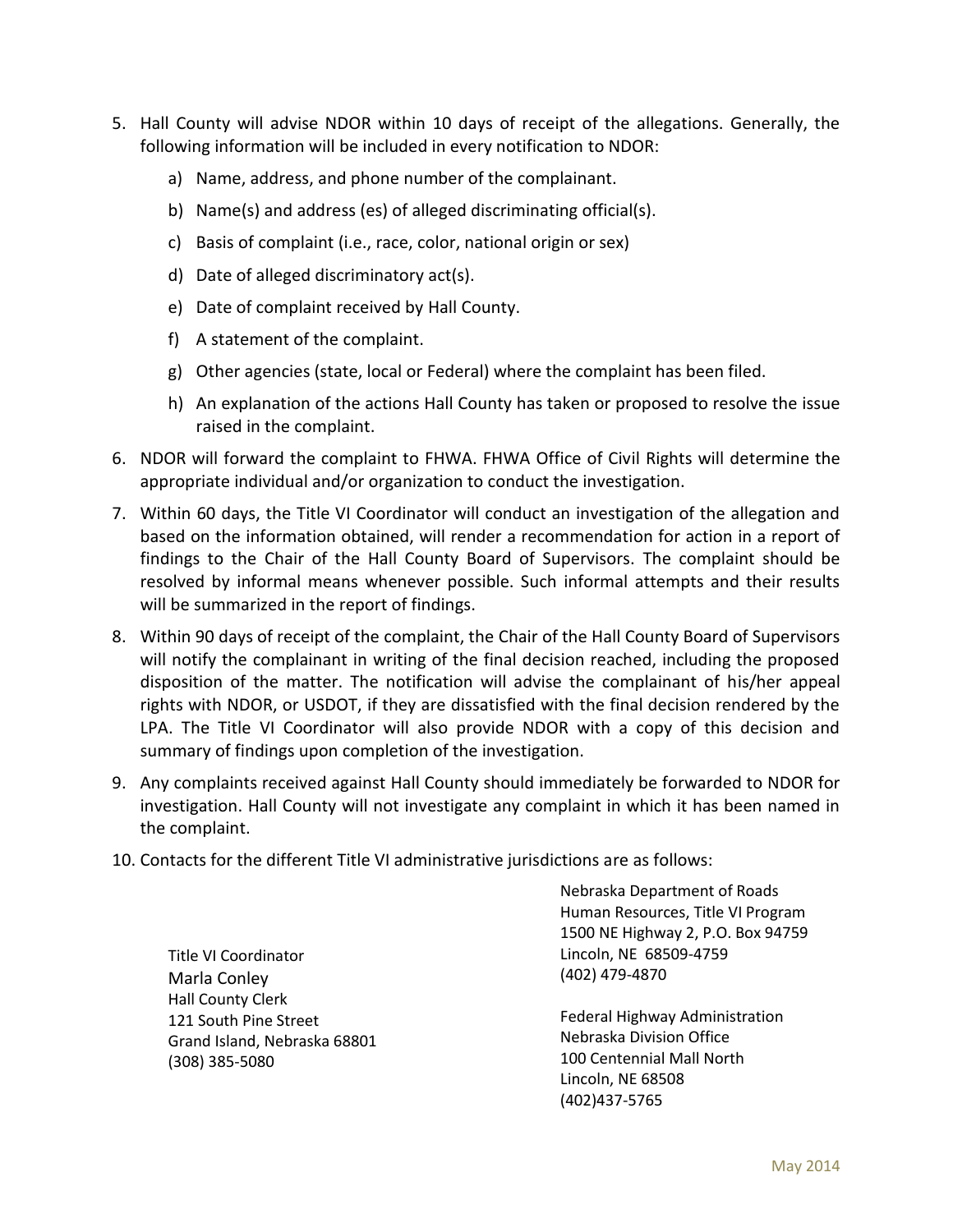

## **Title VI Complaint Form**

Title VI of the 1964 Civil Rights Act requires that "No person in the United States shall, on the ground of race, color, national origin, age, disability/handicap or sex, be excluded from participation in, be denied the benefits of, or otherwise be subjected to discrimination under any program or activity receiving federal financial assistance."

Note: The following information is necessary to assist us in processing your complaint. Should you require any assistance in completing this form, please let us know.

| 1. |                                                                                                                                                                                                      |  |
|----|------------------------------------------------------------------------------------------------------------------------------------------------------------------------------------------------------|--|
| 2. |                                                                                                                                                                                                      |  |
| 3. | City, State and Zip Code <b>contained</b> and Zip Code <b>contained a state of the state of the Contained Acts</b>                                                                                   |  |
| 4. | Telephone Number (home) ________________________________ business_______________                                                                                                                     |  |
|    |                                                                                                                                                                                                      |  |
| 5. | Person discriminated against (if someone other than the complainant)                                                                                                                                 |  |
|    |                                                                                                                                                                                                      |  |
|    |                                                                                                                                                                                                      |  |
|    | City, State and Zip Code                                                                                                                                                                             |  |
| 6. | Which of the following best describes the reason you believe the<br>Discrimination took place? Was it because of your: (check reason)<br>a. Race/Color________________________<br>b. National Origin |  |